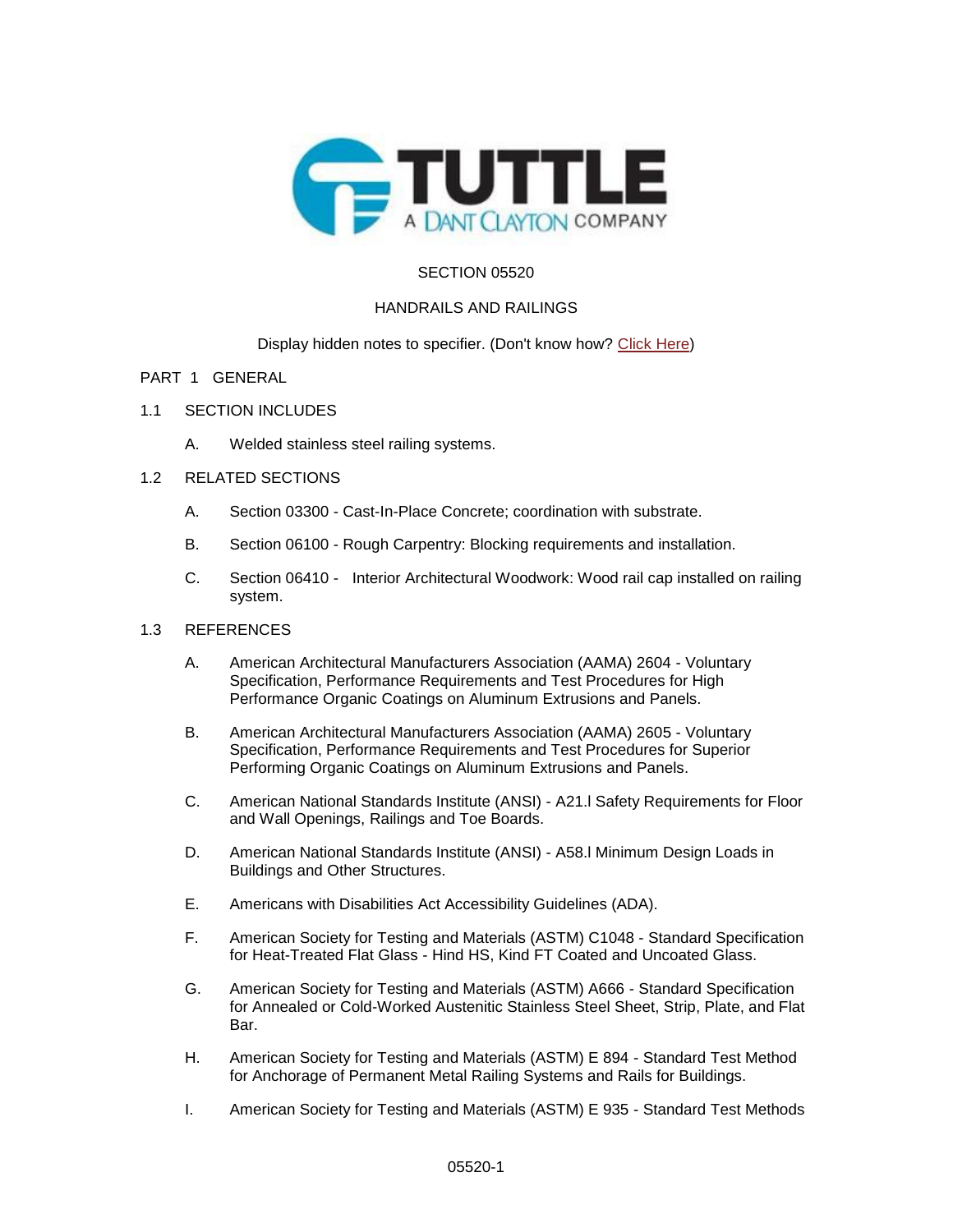for Performance of Permanent Metal Railing Systems and Rails for Buildings.

J. American Society for Testing and Materials (ASTM) E 985 - Standard Specification for Permanent Metal Railing Systems and Rails for Buildings.

# 1.4 SYSTEM DESCRIPTION

- A. Design Requirements:
	- 1. Railing shall comply with all requirements of the ADA and OSHA regulations.
	- 2. Provide metals free from surface blemishes where exposed to view in finished unit. Exposed-to-view surfaces exhibiting pitting, seam marks, roller marks, stains, discolorations, or other imperfections on finished units are not acceptable.
- B. Structural Requirements:
	- 1. Handrail, wall rail and guardrail assemblies and attachments shall resist a minimum concentrated load of 200 pounds (91 kg) applied in any direction at any point on the top rail and a vertical and horizontal thrust of 50 lb/lf (0.73 kN/m) applied to the top railing without permanent set or damage. The two loads are not cumulative.
	- 2. Infill area of guardrail system capable of resisting a horizontal concentrated load of 200 pounds applied to one square foot (8165 g/sq. m) at any point in the system. This loading shall not be applied simultaneously with other loading conditions.
	- 3. Handrail assemblies and guards shall be designed to resist a load of 50 pounds per linear foot (0.73 kN/m) applied in any direction at the top and to transfer this load through the supports to the structure.

# 1.5 SUBMITTALS

- A. Submit under provisions of Section 01300.
- B. Product Data: Manufacturer's data sheets on each product to be used, including: 1. Preparation instructions and recommendations.
	- 2. Storage and handling requirements and recommendations.
	- 3. Installation methods.
- C. Shop Drawings:
	- 1. Plans, elevations, and detail sections.
	- 2. Indicate materials, methods, finishes, and types of joinery, fasteners, anchorages, and accessory items. Specify finishes.
	- 3. Provide setting diagrams and templates for anchorages, sleeves, and bolts installed by others.
	- 4. Where materials or fabrications are indicated to comply with certain design loadings, include structural computations, material properties, and other information needed for structural analysis.
- D. Certification: Submit independent testing report developed for the railing system certifying proposed railing system, including attachment method, compliance with load requirements and local codes.
- E. Selection Samples: For each finish product specified, two complete sets of color chips representing manufacturer's full range of available colors and patterns.
	- 1. Where normal color and texture variations are to be expected, include 2 or more units in each set of samples showing the limits of such variations.
	- 2. Finish shall represent color range, paint thickness, and sheen to be expected in the finished Work.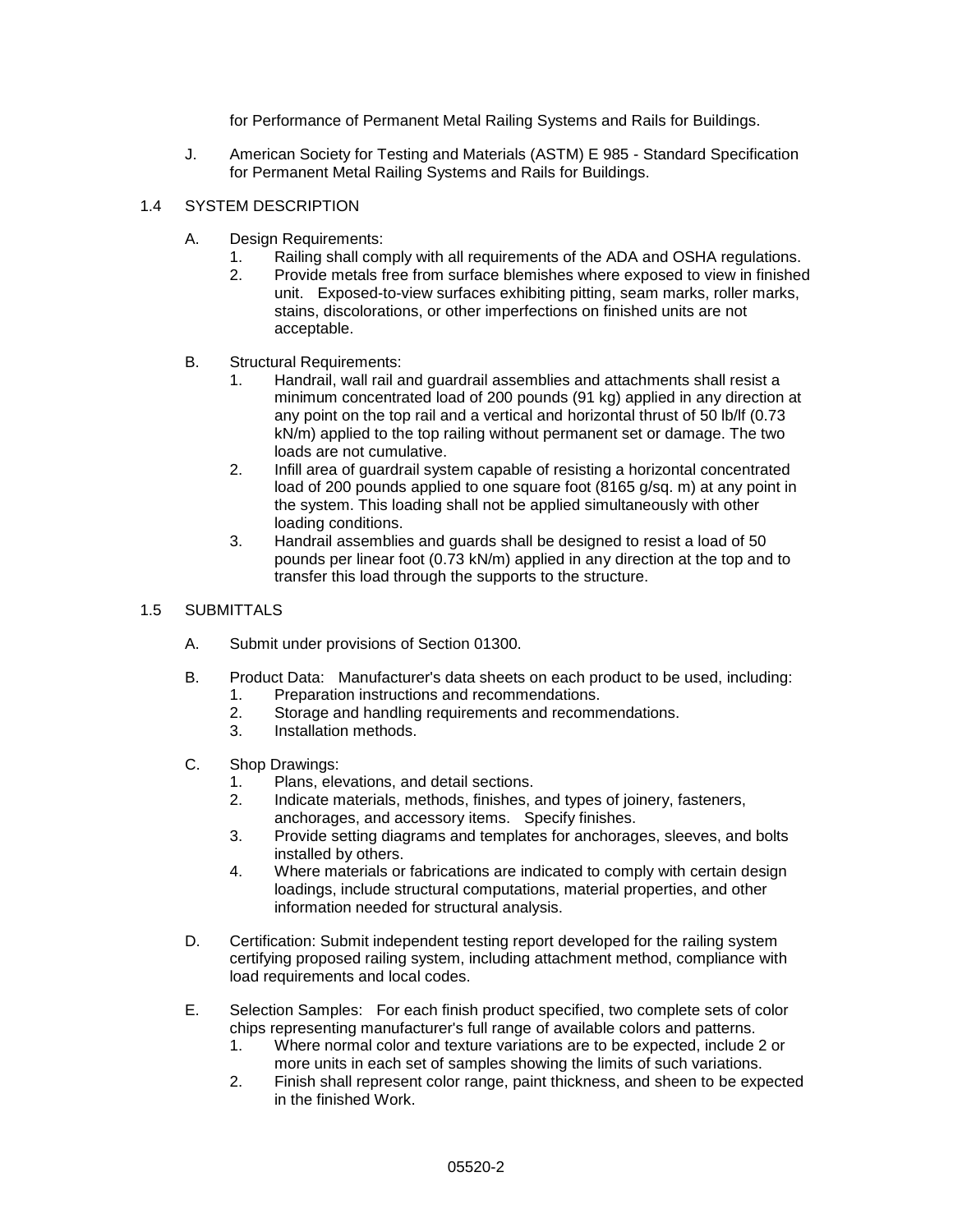- F. Verification Samples: For each finish product specified, two samples, minimum size 6 inches (150 mm) square, representing actual product, color, and patterns.
	- 1. Where normal color and texture variations are to be expected, include 2 or more units in each set of samples showing the limits of such variations.
	- 2. Finish shall represent color range, paint thickness, and sheen to be expected in the finished Work.

# 1.6 QUALITY ASSURANCE

- A. Manufacturer Qualifications: Not less than 10 years' experience in the actual production of specified products.
- B. Installer Qualifications: Firm with 3 years' experience in installation of systems similar in complexity to those required for this Project, plus the following:
	- 1. Trained and authorized by manufacturer to engineer and install the specified railing system.
- C. Mock-Up: Provide a mock-up for evaluation of surface preparation techniques and application workmanship.
	- 1. Finish areas designated by Architect.
	- 2. Do not proceed with remaining work until workmanship, color, and sheen are approved by Architect.
	- 3. Refinish mock-up area as required to produce acceptable work.

# 1.7 DELIVERY, STORAGE, AND HANDLING

- A. Store products in manufacturer's unopened packaging until ready for installation.
- B. Store on site in a location and manner to avoid damage. Stacking should be done in a manner that will prevent bending. Store material in a clean, dry location away from uncured concrete and masonry. Any protection on the railings during transportation should remain until installed.
- C. Keep handling on site to a minimum. Exercise caution to avoid damage to factory applied mechanical and painted finishes.

### 1.8 PROJECT CONDITIONS

- A. Maintain environmental conditions (temperature, humidity, and ventilation) within limits recommended by manufacturer for optimum results. Do not install products under environmental conditions outside manufacturer's absolute limits.
- B. Field Measurements: Where handrails and railings are indicated to fit to other construction, check actual dimensions of other construction by accurate field measurements before fabrication; show recorded measurements on final shop drawings.
	- 1. Where field measurements cannot be made without delaying the railing fabrication and delivery, obtain guaranteed dimensions in writing by the Contractor and proceed with fabrication of products to not delay fabrication, delivery and installation.
- C. Coordinate fabrication and delivery schedule of handrails with construction progress and sequence to avoid delay of railing installation.

# PART 2 PRODUCTS

2.1 MANUFACTURERS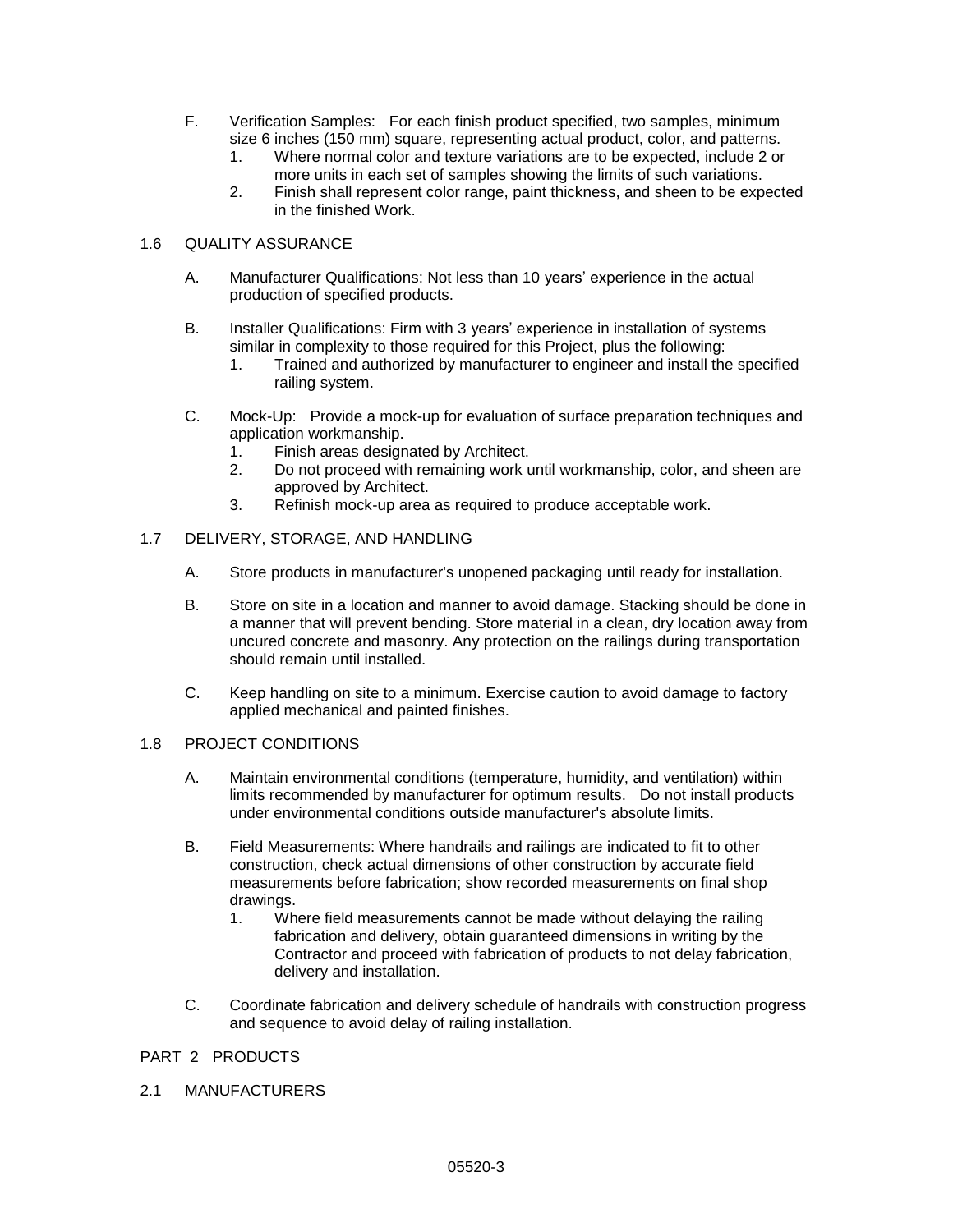- A. Acceptable Manufacturer: Tuttle A Dant Clayton Company, which is located at: 120 Shadowlawn Dr., Fishers, IN 46038; Tel: 317-842-2420; Email: [request info](mailto:request%20info%20(sales@tuttlerailings.com))  [\(sales@tuttlerailings.com\);](mailto:request%20info%20(sales@tuttlerailings.com)) Web: [www.tuttlehandrailings.com](http://www.tuttlehandrailings.com/)
- B. Requests for substitutions will be considered in accordance with provisions of Section 01600.
- 2.2 INDUSTRIAL WELDED RAILINGS
	- A. Welded Stainless Steel Railing:
		- 1. Product: Tuttle A Dant Clayton Company Welded Stainless Steel Railing TABCO 4000.
		- 2. Pipe Material: Type 304 stainless steel.
		- 3. Pipe Size: 1-1/2 inch diameter (38 mm) Schedule 40.
		- 4. Finish: No. 4 Polished.
		- 5. Fittings and Flanges: Cast 300 stainless steel.
		- 6. Fasteners: Stainless steel.
		- 7. Fabrication: Continuous smooth welded joints. Horizontal rail design.
		- 8. Installation: Mechanical field joints.

#### 2.3 MATERIALS

- A. Stainless Steel Extrusions:
	- 1. Alloy: ASTM A666; Type 304.

#### 2.4 FABRICATION

- A. Tolerances: Verify dimensions on Site prior to shop fabrication.
	- 1. Fabricate items with joints neatly fitted and properly secured.
		- 2. Mill joints to a tight, hairline fit.
		- 3. Cope or miter corner joints.
- B. Design components to allow for expansion and contraction without causing buckling, excessive opening of joints, or overstressing of welds and fasteners.
- C. Form metal to the required shapes and sizes, with true curves, lines, and angles.
- D. Properly mark and match-mark materials for field assembly. Fabricate for delivery sequence which will expedite erection and minimize field handling of materials.
- E. Where finishing is required, complete assembly, including welding of units, before start of finishing operations. Provide finish surfaces of members exposed in final structure free of markings, burrs, and other defects.
- F. Preassemble items in shop or field to greatest extent possible to minimize splicing. Clearly mark units for assembly and coordinated installation.
- G. Supply components required for proper anchorage of ornamental metals. Fabricate anchorage and related components of same material and finish as metal fabrication, unless otherwise specified herein.

# PART 3 EXECUTION

### 3.1 EXAMINATION

A. Do not begin installation until substrates have been properly prepared. Fully inspect the supporting structure to verify a structurally sound base for anchoring railing system.